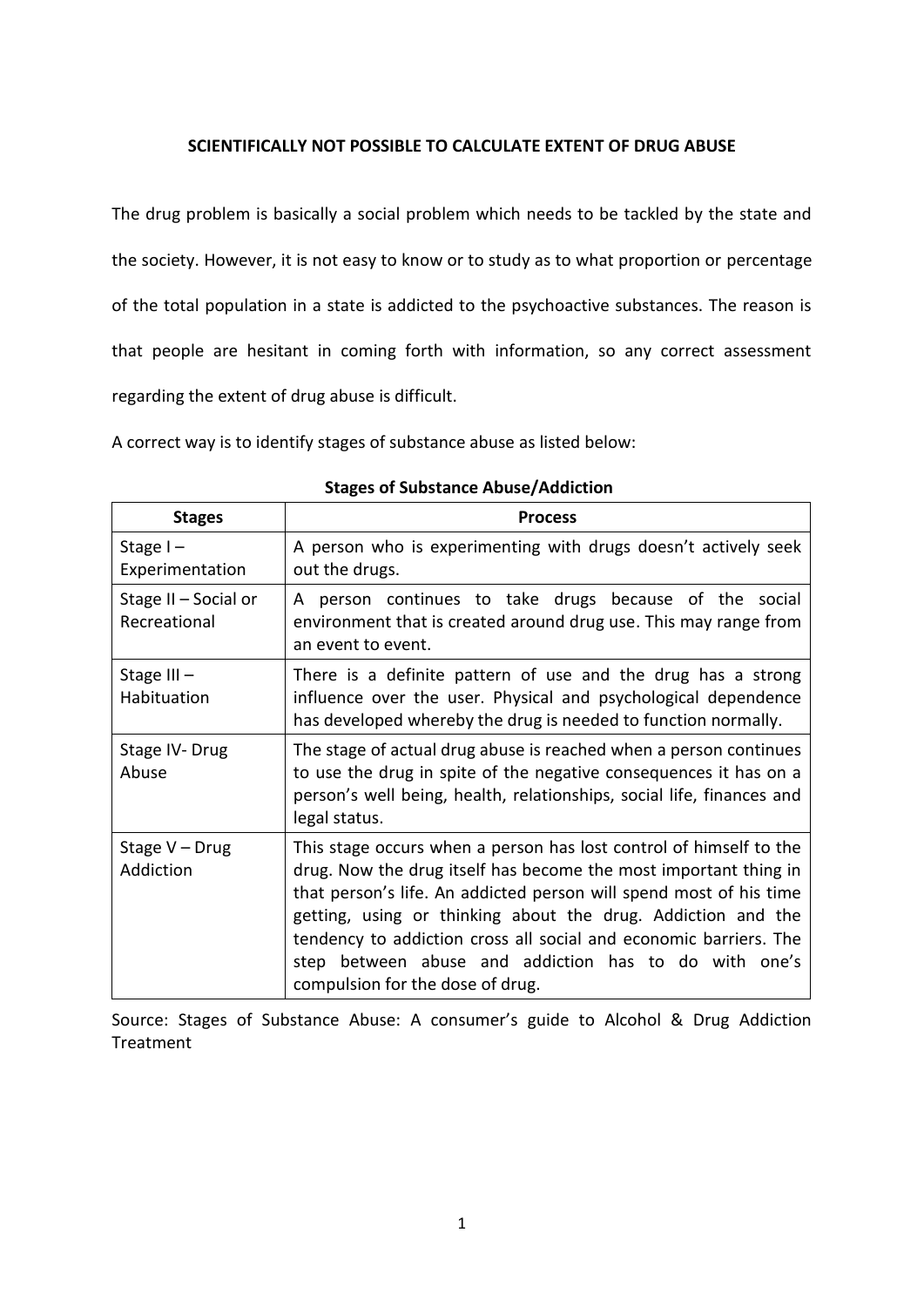### **Drug abuse among students**

Regarding studies on youth, Banerjee, (1963) in a study of 1132 students, from the Calcutta University found that 26 percent of them had used tobacco and 11.4 percent amphetamines. Another interesting study by Dube (1975) which examined the prevalence of abuse amongst 564 college going students in Agra identified that 33% of the students used alcohol and cannabis while 25% barbiturates, sedatives and minor tranquillizers in various colleges of Agra city.

Similarly, a study of 502 students of four colleges of the Delhi University, Mohan D and Associates (1978) identified that 45.7 percent ( 117 out of 256 males) and 18.3 percent females (45 out of 246) were abusing alcohol and tobacco. Male students were abusing drugs such as cannabis, amphetamines, opium, cocaine in experimental order compared to females who had displayed maximum abuse of painkillers. Prevalence of abuse was higher among the science students than those of arts. A direct relationship between drug abuse among students and their economic status and family structure was also observed.

Another scholarly study by Jitendra Mohan (2004) which covered 500 students representing the Punjab University, Chandigarh, Punjabi University, Patiala and Himachal Pradesh University, Shimla. Most of them were urban youths (84.4%) as compared to rural (15.6%) and belonged to middle income families and were living in hostels (58%). As high as 87.6 percent abused tobacco, 23.6 percent alcohol, 3.8 percent cannabis consumed amphetamines and hallucinogens, 4.6 percent used tranquillizers without consulting doctors, 12.2 percent used opium and 1 percent other synthetic derivatives.

A study by Aggarwal, (2004) on 350 students of Delhi University found that 62 percent students were comfortable with drug abuse, 11 percent felt ashamed and 6 percent were not able to analyse, and 21 percent felt guilty.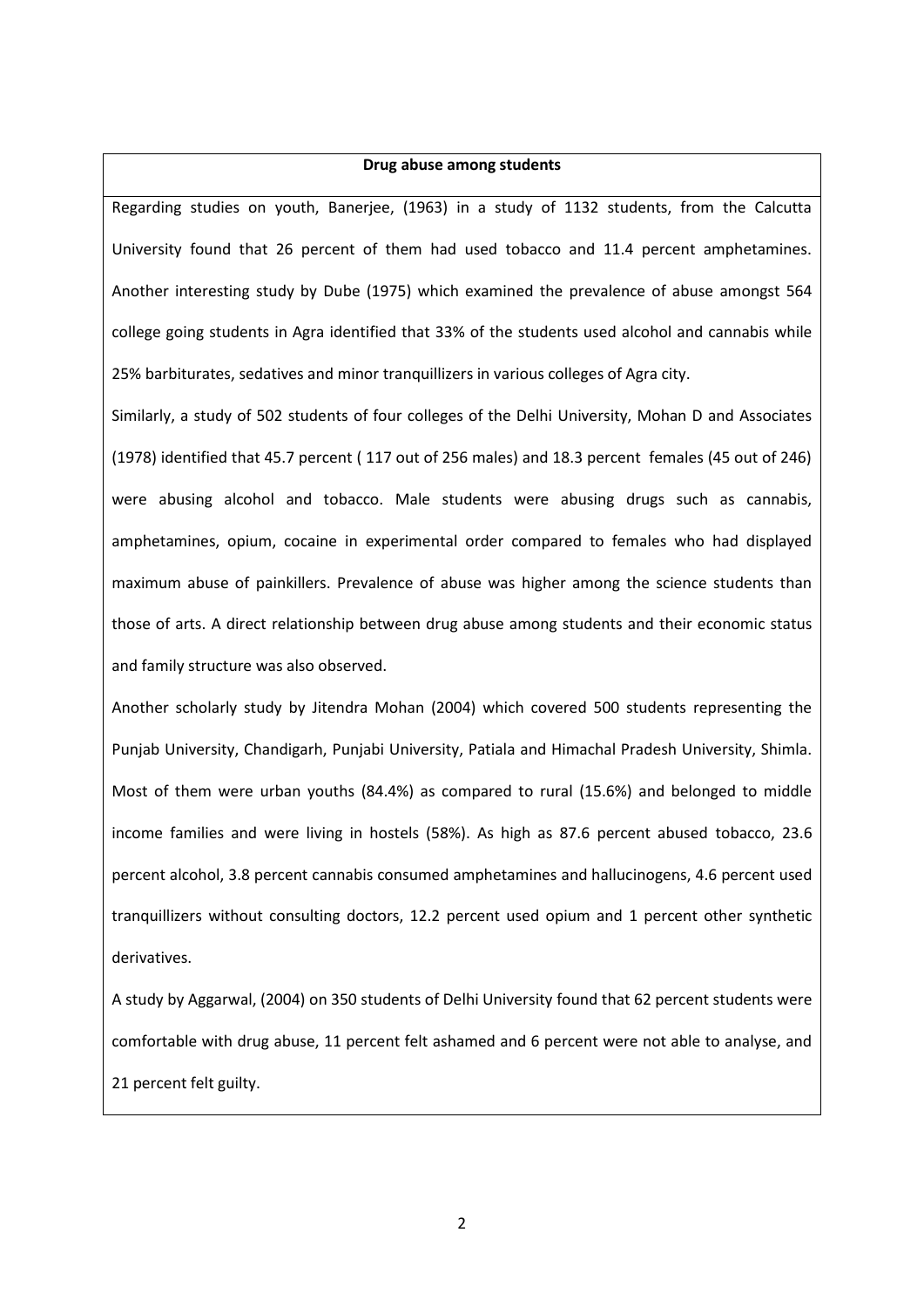**Report on Drug Users in Border Districts of Punjab (2010) conducted by Institute for Development and Communication (IDC) and sponsored by Department of Planning, Government of Punjab**

The study reveals that out of the total 1527 drug abusers, the single largest group of 44.3 percent respondents belonged to the age group of 16-25 years, indicating a high vulnerability of younger people to substance abuse. It was followed by 28.5 percent of those falling in the age group of 26-35 years, 14.2 percent in 36-35 years and 6.7 percent in 46-55 years, 3.3 percent in 56 years and above. This indicates that relatively younger people have become more vulnerable to drug abuse in these areas. If the first three categories of respondents are clubbed together, 75.8 percent of drug abusers belonged to the age group of 6 to 35 years.

### **Education**

Regarding the educational background, the single largest group of abusers were under- matriculates (43.6 percent) followed by the matriculates (21.6%), illiterates (20.4%), senior secondary (12.4%) and graduates (2%). Thus, an overwhelming number of abusers were either illiterate or undermatriculates indicating that drug addiction has prevented them from attaining higher education.

### **Occupation**

Separately, the single largest group comprised of agriculturists (37%) followed by labourers (27.50%), private service and self employed (19.2%) etc.

### **Sources for Procuring Drugs**

During the field work it was found that chemists were the major source of supply of drugs. Around 31.0 percent of the respondents said that they procured drugs from chemists. People find it easier to get drugs over the counter without the fear of legal hassles. In fact chemists and medical practitioners have become one of the major suppliers of drugs. Besides chemists, RMP's also prescribed drugs especially painkillers, cough suppressants and sedative/painkiller injections. These range from pills like Alpex, Lomotil, Sobimal, Ibufrin, Proxyon, Spasmo-Proxyvon, Nitrazepam, Diazepam, Combiflam, Calmpose, and iodex ointment, cough Syrups such as Rexcof, Corex and Phencydral to a cocktail of intravenous injections such as Norphine and Morphine.

3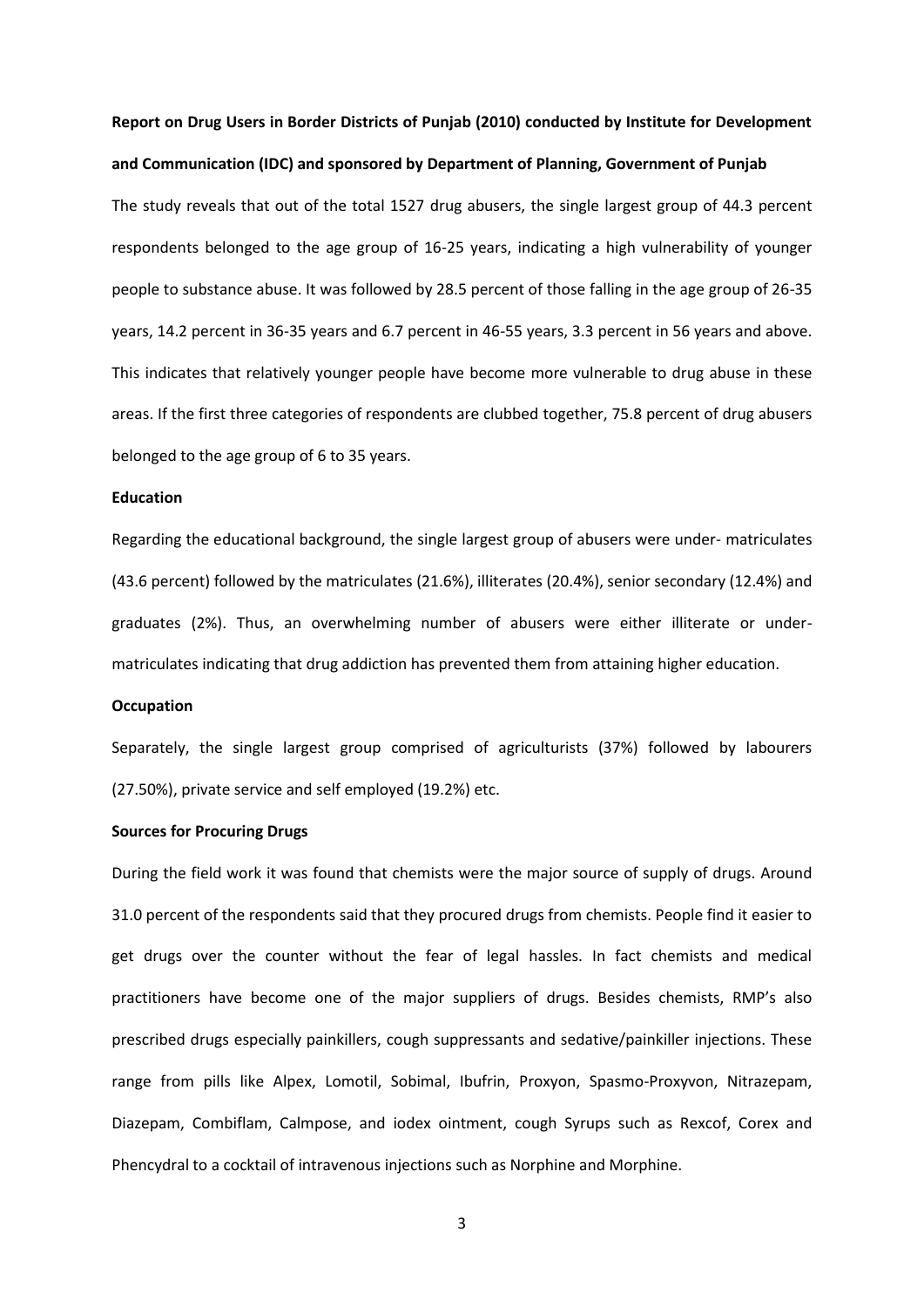A complex network of peddlers operating in the state further constitutes a major source (16.3%)

besides chemists and medical practitioners.

| Amount spent on drugs by the respondents |           |        |         |         |         |         |          |              |  |  |  |  |
|------------------------------------------|-----------|--------|---------|---------|---------|---------|----------|--------------|--|--|--|--|
|                                          |           |        |         |         |         |         |          |              |  |  |  |  |
| <b>District</b>                          | Less than | 501 to | 1001 to | 1501 to | 2001 to | 2501 to | 3000 and | <b>Total</b> |  |  |  |  |
|                                          | 500       | 1000   | 1500    | 2000    | 2500    | 3000    | more     |              |  |  |  |  |
| <b>Total</b>                             | 76        | 416    | 361     | 199     | 131     | 86      | 258      | 1527         |  |  |  |  |
|                                          | 5.0%      | 27.2%  | 23.6%   | 13.0%   | 8.6%    | 5.6%    | 16.9%    | 100%         |  |  |  |  |
|                                          |           |        |         |         |         |         |          |              |  |  |  |  |

### **Amount spent on drugs by the respondents**

Source: IDC Survey 2009

| <b>District</b> |                    |                                            | 3               | 4                       | 5                      | 6                                        |                         | 8                                 | 9                                  | 10      | 11      | 12      | 13      | 14                            | 15    |
|-----------------|--------------------|--------------------------------------------|-----------------|-------------------------|------------------------|------------------------------------------|-------------------------|-----------------------------------|------------------------------------|---------|---------|---------|---------|-------------------------------|-------|
|                 | To<br>feel<br>good | To<br>communicate<br>better/be<br>sociable | To do<br>better | Peer<br>pressure reliev | To<br>e<br>tensi<br>on | To<br>over<br>come<br>paucity<br>of love | To<br>increase<br>drive | To over<br>come<br>sexual boredom | To<br>over<br>come<br>body<br>pain | $1+2+3$ | $5 + 9$ | $4 + 6$ | $7 + 8$ | Other<br>combi<br>nation<br>s | Total |
| <b>Total</b>    | 161                | 37                                         | 242             | 29                      | 169                    | 45                                       | 118                     | 117                               | 145                                | 212     | 77      | 16      | 10      | 51                            | 152   |
|                 | 10.5               | 2.4%                                       | 15.8%           | 1.9%                    | 11.1%                  | 2.9%                                     | 7.7%                    | 7.7%                              | 9.5%                               | 13.9%   | 5.0     | 1.0%    | 8       | 3.3%                          |       |
|                 | %                  |                                            |                 |                         |                        |                                          |                         |                                   |                                    |         | %       |         | 7.1     |                               |       |
|                 |                    |                                            |                 |                         |                        |                                          |                         |                                   |                                    |         |         |         | %       |                               | 100%  |

#### **Reasons for continuation of drugs**

Source: IDC Survey 2009

#### **Supply of Drugs**

### **The Trade Route in Punjab**

The border districts of Punjab are fast becoming a favourite crossing point for traffickers bringing heroin from Afghanistan through Pakistan. It was reported that in the year 2007, 160 kgs of heroin from Afghanistan, destined for Europe, had been seized in Punjab. One kilogram of heroin is worth around Rs.1 crore in the international market. While the Narcotics Control Board seized 125 kgs of heroin, the Border Security Force (BSF) seized around 35 kgs of heroin along the 564 km. long Pakistan border in Punjab since April 2005. It was estimated that the seized heroin was only 10 percent of the total quantum smuggled through this border.

The trade is thriving despite stringent security alerts and the presence of the BSF personnel. Afghanmade heroin reportedly comes with Pakistan made package signs such as 'Abdi Khel', 'Aeroplane', 'Cheetak', 'syringe' and numbers like '999', '555', '7777'.

Once the Afghan contraband reaches the Indo-Pak border, the drug traffickers have various ways to enter India. A recent trend is to send the contraband as part of dry fruit consignments on goods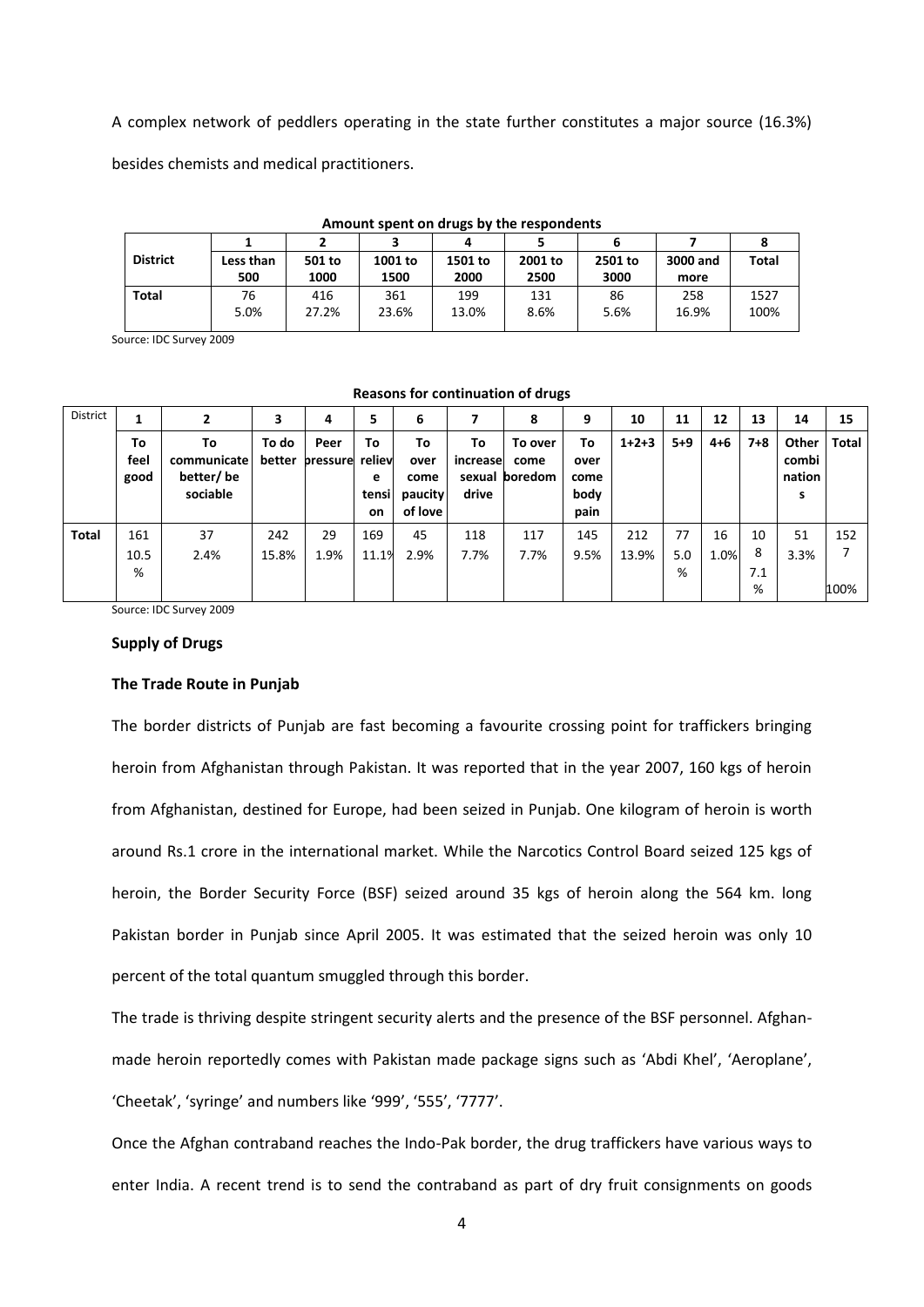trains which are never checked at the border. The contraband is further taken to Delhi from where it is smuggled out on flights to Europe. Smack comes directly from Pakistan and Nepal. It comes in bulk and is generally meant for national distributors or international suppliers.

# **Inter-State Trade**

As far as inter-state trade is concerned opium and bhukki come from the neighbouring border states. The supplies first come to base camps in Haryana and Rajasthan. These camps are reportedly situated at Shahbad, Ratia, Dabwali or Jakhal in Haryana or Churu and Ganganagar in Rajasthan. There are some routes through Una, Bilaspur and Dalhousie in Himachal Pradesh. Regular supply of majority of the drugs for Punjab comes from Delhi, Meerut and Saharanpur.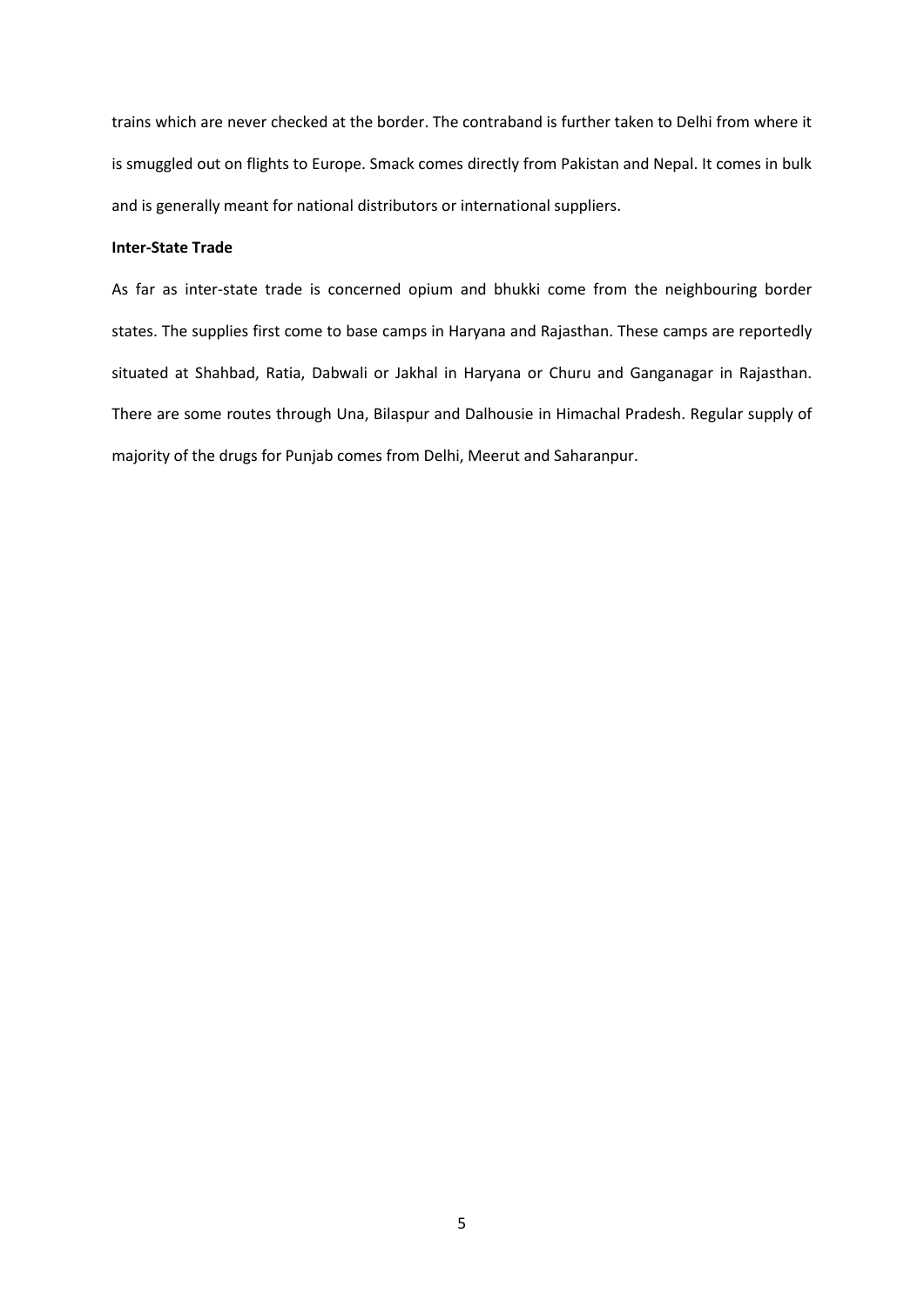The following table reveals the seizure of drugs year wise for 2007, 2008 and 2009 in the state of Punjab.

|                        | <b>CHARAS</b> |               |      | <b>BHANG</b> |       |      | OPIUM         |            |       | <b>POPPY HUSK</b> |       |            | <b>HEROIN</b> |         |         |            | <b>SMACK</b>  |       |       |            |               |      |      |            |  |
|------------------------|---------------|---------------|------|--------------|-------|------|---------------|------------|-------|-------------------|-------|------------|---------------|---------|---------|------------|---------------|-------|-------|------------|---------------|------|------|------------|--|
|                        |               | <b>IN KGS</b> |      |              |       |      | <b>IN KGS</b> |            |       | <b>IN KGS</b>     |       |            |               |         | IN KGS  |            | <b>IN KGS</b> |       |       |            | <b>IN KGS</b> |      |      |            |  |
| Distt.                 | 2007          | 2008          | 2009 | <b>AVG</b>   | 2007  | 2008 | 2009          | <b>AVG</b> | 2007  | 2008              | 2009  | <b>AVG</b> | 2007          | 2008    | 2009    | <b>AVG</b> | 2007          | 2008  | 2009  | <b>AVG</b> | 2007          | 2008 | 2009 | <b>AVG</b> |  |
| <b>AMRITSAR</b>        | 4.5           | 5.2           | 18.6 | 9.4          | 158.0 | 15.3 | 140.0         | 104.4      | 5.2   | 27.4              | 13.8  | 15.5       | 1648.0        | 775.0   | 68.0    | 830.3      | 49.1          | 72.6  | 29.6  | 50.4       | 6.2           | 4.8  | 11.1 | 7.3        |  |
| <b>TARN TARAN</b>      | 2.0           | 2.0           | 0.0  | 1.3          | 0.0   | 0.0  | 321.0         | 107.0      | 37.2  | 35.3              | 23.1  | 31.9       | 1412.3        | 234.0   | 344.2   | 663.5      | 2.2           | 8.0   | 17.2  | 9.1        | 3.4           | 1.4  | 1.0  | 2.0        |  |
| <b>GURDASPUR</b>       | 1.3           | 4.0           | 16.7 | 7.3          | 159.3 | 3.5  | 1.4           | 54.7       | 6.1   | 3.3               | 2.7   | 4.0        | 313.5         | 334.7   | 159.3   | 269.2      | 1.4           | 13.7  | 3.9   | 6.3        | 0.6           | 0.6  | 1.0  | 0.7        |  |
| <b>JALANDHAR</b>       | 51.2          | 22.4          | 20.0 | 31.2         | 0.0   | 0.0  | 0.0           | 0.0        | 37.8  | 23.8              | 43.3  | 35.0       | 5916.2        | 7689.2  | 7640.3  | 7081.9     | 1.2           | 0.0   | 7.3   | 2.8        | 5.4           | 5.3  | 3.3  | 4.7        |  |
| <b>HOSHIARPUR</b>      | 1.9           | 1.6           | 0.7  | 1.4          | 0.7   | 5.0  | 0.0           | 1.9        | 1.6   | 2.7               | 9.6   | 4.6        | 2259.2        | 1110.4  | 2534.7  | 1968.1     | 0.0           | 0.5   | 1.0   | 0.5        | 2.3           | 2.4  | 0.6  | 1.8        |  |
| <b>KAPURTHALA</b>      | 3.8           | 3.5           | 0.0  | 2.4          | 0.0   | 0.0  | 0.0           | 0.0        | 12.2  | 1.9               | 10.9  | 8.3        | 3556.6        | 4166.4  | 5837.9  | 4520.3     | 10.1          | 60.0  | 1.0   | 23.7       | 1.1           | 1.8  | 2.1  | 1.7        |  |
| <b>NAWANSHEHR</b>      | 0.6           | 3.7           | 12.9 | 5.7          | 0.0   | 0.0  | 0.0           | 0.0        | 1.8   | 9.0               | 46.3  | 19.0       | 2359.0        | 2834.5  | 2316.5  | 2503.3     | 0.0           | 0.6   | 3.2   | 1.2        | 2.9           | 4.8  | 9.8  | 5.9        |  |
| <b>PATIALA</b>         | 0.0           | 0.0           | 0.8  | 0.3          | 0.0   | 0.0  | 135.0         | 45.0       | 62.5  | 74.3              | 162.8 | 99.9       | 13771.3       | 8306.1  | 8306.4  | 10127.9    | 0.0           | 1.3   | 1.6   | 1.0        | 2.4           | 2.5  | 4.6  | 3.2        |  |
| SANGRUR                | 1.3           | 3.8           | 1.5  | 2.2          | 0.0   | 0.0  | 0.0           | 0.0        | 48.3  | 25.1              | 53.0  | 42.1       | 8674.6        | 3877.6  | 6683.9  | 6412.0     | 0.2           | 0.0   | 0.0   | 0.1        | 0.3           | 1.8  | 0.7  | 0.9        |  |
| <b>FATEHGARH SAHIB</b> | 0.0           | 1.2           | 0.1  | 0.4          | 0.0   | 0.0  | 234.0         | 78.0       | 0.6   | 21.5              | 1.1   | 7.7        | 397.4         | 1011.0  | 1270.1  | 892.8      | 0.0           | 0.0   | 0.1   | 0.0        | 0.1           | 0.4  | 1.7  | 0.7        |  |
| <b>MOAHLI</b>          | 3.4           | 26.8          | 0.0  | 10.1         | 0.0   | 0.0  | 0.0           | 0.0        | 4.0   | 6.0               | 4.8   | 4.9        | 651.5         | 695.0   | 318.5   | 555.0      | 0.0           | 0.0   | 0.7   | 0.2        | 0.1           | 2.8  | 1.2  | 1.3        |  |
| LUDHIANA               | 19.7          | 19.6          | 17.6 | 19.0         | 90.0  | 0.0  | 5.5           | 31.8       | 65.6  | 39.7              | 55.1  | 53.5       | 20419.4       | 8351.4  | 7419.3  | 12063.4    | 6.9           | 0.0   | 4.7   | 3.9        | 2.4           | 2.8  | 4.1  | 3.1        |  |
| <b>ROPAR</b>           | 6.2           | 0.6           | 5.4  | 4.0          | 0.0   | 0.0  | 0.0           | 0.0        | 7.0   | 5.3               | 14.9  | 9.1        | 309.7         | 270.5   | 593.9   | 391.4      | 0.0           | 0.0   | 0.0   | 0.0        | 0.1           | 0.1  | 0.1  | 0.1        |  |
| <b>FEROZPUR</b>        | 0.0           | 4.0           | 0.2  | 1.4          | 0.0   | 2.5  | 17.5          | 6.7        | 71.1  | 174.6             | 107.6 | 117.8      | 5197.0        | 5000.6  | 4551.9  | 4916.5     | 20.8          | 37.0  | 16.5  | 24.7       | 2.4           | 2.4  | 1.6  | 2.2        |  |
| <b>MUKTSAR</b>         | 0.6           | 1.4           | 0.0  | 0.7          | 0.0   | 0.0  | 3.5           | 1.2        | 25.1  | 18.7              | 32.9  | 25.5       | 1422.2        | 1284.0  | 1213.4  | 1306.5     | 0.0           | 0.0   | 0.9   | 0.3        | 0.4           | 0.3  | 0.2  | 0.3        |  |
| <b>MOGA</b>            | 0.7           | 5.3           | 1.0  | 2.3          | 0.0   | 38.1 | 460.0         | 166.0      | 13.7  | 22.7              | 31.2  | 22.5       | 8402.7        | 7211.0  | 6045.1  | 7219.6     | 0.0           | 0.0   | 0.0   | 0.0        | 0.4           | 2.8  | 0.2  | 1.1        |  |
| <b>FARIDKOT</b>        | 0.0           | 0.0           | 0.3  | 0.1          | 86.3  | 2.5  | 50.0          | 46.3       | 29.8  | 7.0               | 25.2  | 20.7       | 2870.3        | 396.8   | 537.3   | 1268.1     | 0.0           | 0.0   | 0.0   | 0.0        | 0.4           | 0.5  | 0.0  | 0.3        |  |
| <b>BATALA</b>          | 0.0           | 0.0           | 0.0  | 0.0          | 0.0   | 0.0  | 0.0           | 0.0        | 25.5  | 29.7              | 14.8  | 23.3       | 6661.7        | 3563.5  | 1412.5  | 3879.2     | 0.0           | 0.0   | 0.0   | 0.0        | 0.7           | 0.6  | 0.2  | 0.5        |  |
| <b>MANSA</b>           | 0.0           | 0.1           | 0.0  | 0.0          | 0.0   | 0.0  | 0.0           | 0.0        | 38.2  | 21.4              | 12.3  | 23.9       | 2798.2        | 1894.1  | 3706.5  | 2799.6     | 0.0           | 0.0   | 0.0   | 0.0        | 0.2           | 0.5  | 0.6  | 0.4        |  |
| GRP                    | 1.0           | 1.3           | 2.9  | 1.7          | 0.0   | 0.0  | 0.0           | 0.0        | 6.8   | 3.9               | 8.0   | 6.2        | 368.4         | 456.8   | 281.3   | 368.8      | 3.0           | 0.0   | 0.0   | 1.0        | 0.0           | 0.5  | 0.5  | 0.3        |  |
| SSOC                   | 0.0           | 1.0           | 0.0  | 0.3          | 0.0   | 0.0  | 0.0           | 0.0        | 0.0   | 9.8               | 15.9  | 8.6        | 0.0           | 630.0   | 1419.0  | 683.0      | 0.0           | 75.5  | 67.9  | 47.8       | 0.0           | 16.5 | 0.0  | 5.5        |  |
| <b>TOTAL</b>           | 98.1          | 102.3         | 80.1 | 93.5         | 336.2 | 51.6 | 1227.9        | 538.6      | 495.0 | 535.6             | 675.4 | 568.7      | 87760.8       | 59317.3 | 62591.7 | 69889.9    | 45.6          | 196.5 | 125.9 | 122.7      | 25.7          | 50.7 | 33.6 | 36.7       |  |

### **Seizure of Narcotics and other Drugs (2007, 2008 and 2009)**

Source: Punjab Police, Chandigarh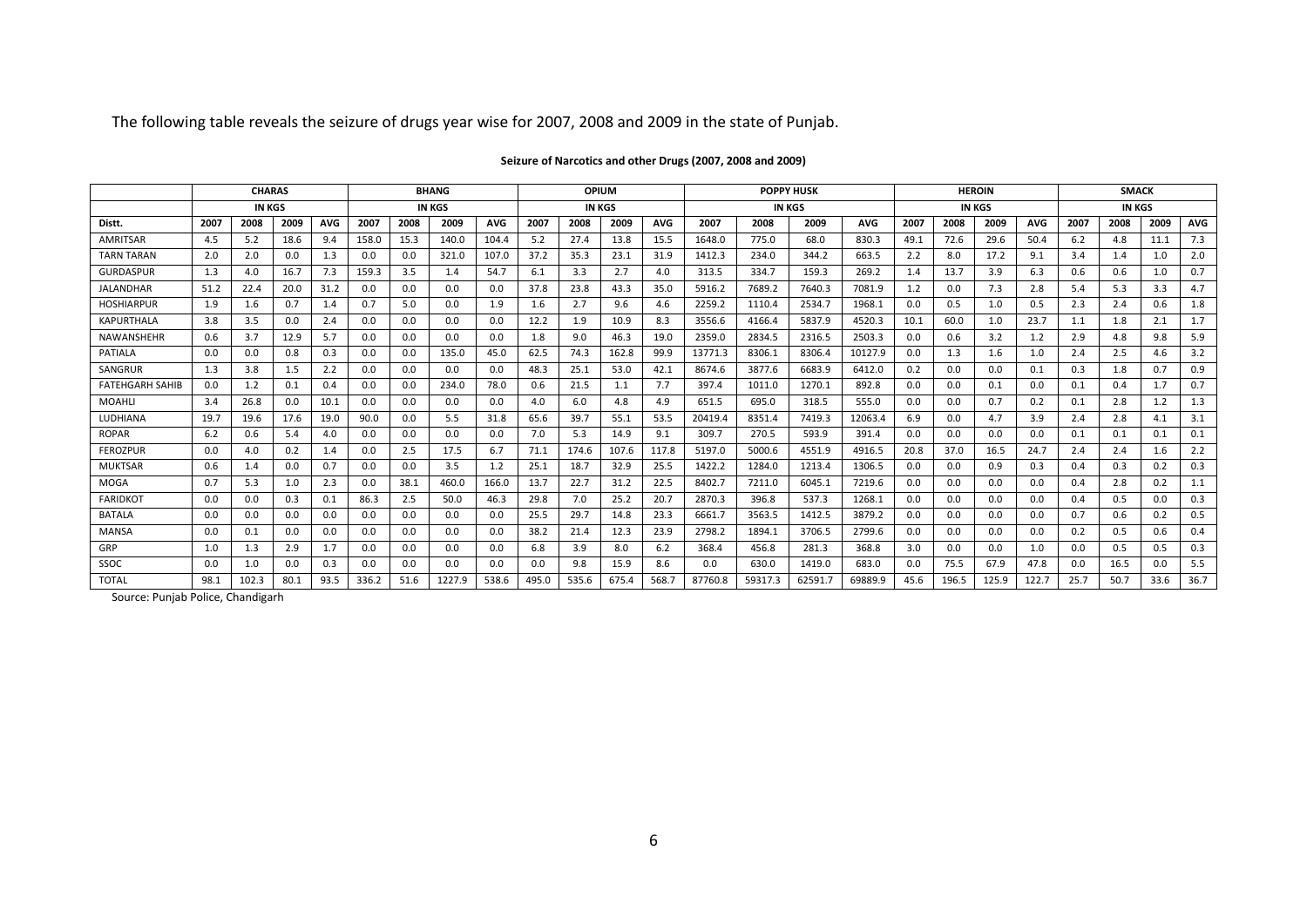In light of the growing spree of substance trafficking in Punjab, the present section attempts to analyse the profile of drug peddlers and chemists, nature of drug trade including the mode of operation, supply channels and the role of different stakeholders.

### **Economic Gains by Peddlers**

Regarding economic returns, 35.6 percent of the peddlers earned between Rs. 20,000 to Rs. 30,000 per month through drug peddling. Around 6.7 percent of the peddlers earned even more than Rs. 30,000 monthly. However, of the remaining peddlers, 24.4 percent earned between Rs. 10,000 and Rs. 20,000 and 31.1 percent below Rs. 10,000 per month. This shows that the profession of drug trafficking has improved the economic conditions considerably of the respondents. If a school dropout could earn Rs. 10,000 to 20,000 per month it may tempt an unemployed youth groaning under scarcity to enter into the trade despite it being illegal.

| <b>NONTAINATION</b> INCOME OF the peddiers |                     |               |               |                  |             |       |  |  |  |  |  |  |  |
|--------------------------------------------|---------------------|---------------|---------------|------------------|-------------|-------|--|--|--|--|--|--|--|
|                                            | <b>Below 10,000</b> | 10,001-20,000 | 20.001-30.000 | 30,001 and above | No response | Total |  |  |  |  |  |  |  |
| N                                          | 14                  | 11            | 16            | 03               | 01          | 45    |  |  |  |  |  |  |  |
| %                                          | 31.1                | 24.4          | 35.6          | 06.7             | 02.2        | 100   |  |  |  |  |  |  |  |

**Table 6.7 Monthly Income of the peddlers**

Source: IDC Survey, 2009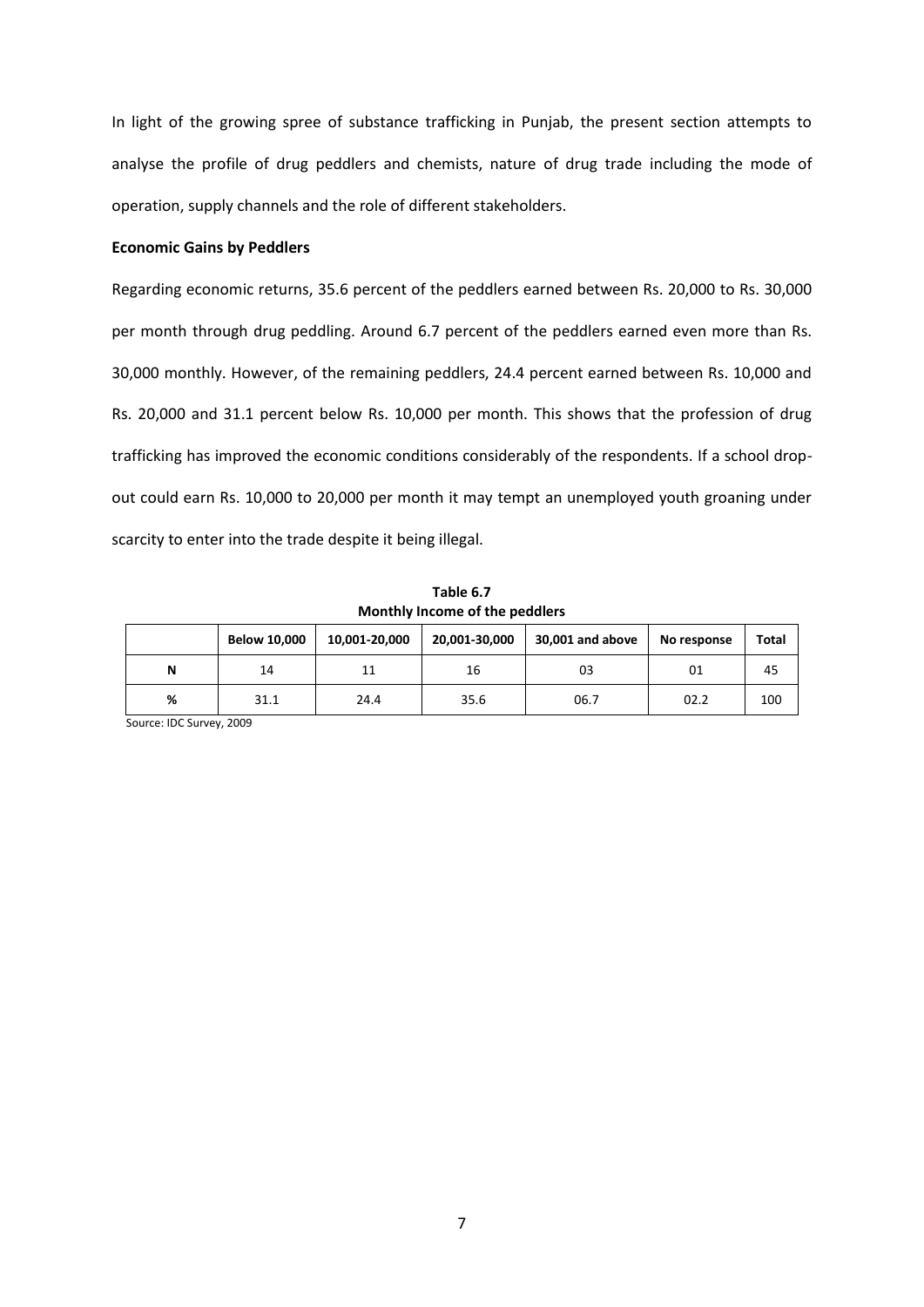### **PREVENTION OF DRUG ABUSE: AN ACTION PLAN**

### **I. Government**

The government has adopted a two pronged strategy to control the spread of substance abuse i.e. supply reduction and demand reduction. Through supply reduction the government aims to break the cycle of drug production from source to consumer by crop eradication and control, detection of illicit trafficking, stricter patrolling of 'hot spots' where substances are easily available and effective monitoring of sale/dispensing of medically-used drugs. Through the demand reduction strategies the government aimed at reducing and preventing the need or demand of substances by dissuading, discouraging and deterring individuals from using either drugs or desiring to use drugs. Some of the other measures that could be adopted by the state government include:

- Conferring the powers of drug inspection upon all the Senior Medical Officers in the district to curb the malpractices by some unscrupulous elements including chemists in selling the intoxicated drugs.
- Keeping in view the rising incidence of drug abuse, a separate ward in each Civil Hospital may be opened for the treatment of such addicts.
- Along with the mushrooming of chemist shops a number of quacks have also set up their medical shops in the villages which are playing havoc with the lives of the youths. Their antecedents should be verified and appropriate action be taken under the relevant provisions of law.
- The sale of medicines should only be restricted on the prescription of qualified doctors as is prevalent in other states like Jammu & Kashmir, Maharashtra etc.
- The role of RMPs operating in villages also needs to be investigated. During the course of the survey, it was found that many people in the village were infected with the HIV virus due to use of infected needles being provided unscrupulous RMPs.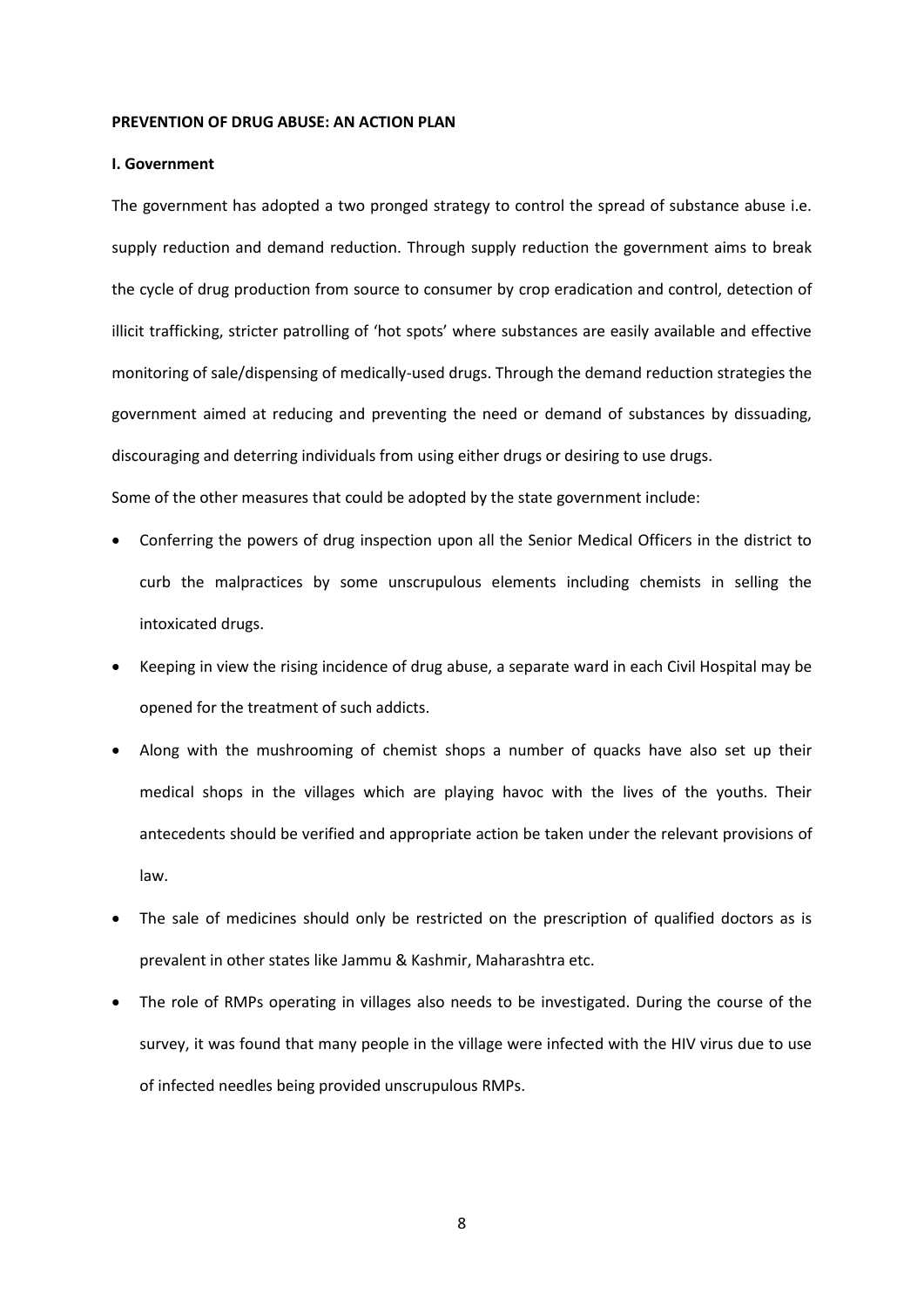• A rehabilitation colony for the settlement of addicts after detoxification needs to be set up where they are provided with vocational training such as candle and chalk making, computer training, mobile repair etc.

### **II. Recommended Institutional Framework**

The control of substance abuse needs a formal institutional mechanism that will operate at the state, district, block and village levels to address the phenomenon of drug abuse.

### **The State Drug Control Society**

In line with the State AIDS Control Society, an apex body should be constituted at the state level headed by a project director, having specialisation in medicine and socio-psychological fields. The State Drug Control Society (SDCS) would coordinate targeted intervention activities, research and monitoring activities on substance abuse in the state.

# **The District Drug Control Committees**

District Drug Committees (DDCs) should be constituted in each district with the Deputy Commissioner as Chairperson and SSP, District Social Security Officer, Civil Surgeons, Zila Pramukh, Principals and Wardens of educational institutions and representatives of NGOs as members. The Committee would undertake responsibility of overseeing the health and de-addiction services, awareness campaigns; supply networks etc. In coordination with the State Control Drug Board the Committee would be responsible for reviewing poor implementation of the programmes connected with the drug problem. The functioning of the IRCAs could also be overseen by the Committee. Other programmes such as ACDCs, WPPs, and NGO Forums etc. which operate at the district level would also be covered within the ambit of DDCs.

### **The Block Drug Control Committees**

The Block Drug Committees (BDCs) could meet once a month to plan activities at the block level and would report to the DDCs. The Chairman of the BDC could be the Block Development Panchayat Officer (BDPO) with members including the representatives of Panchayat Samitis and Municipal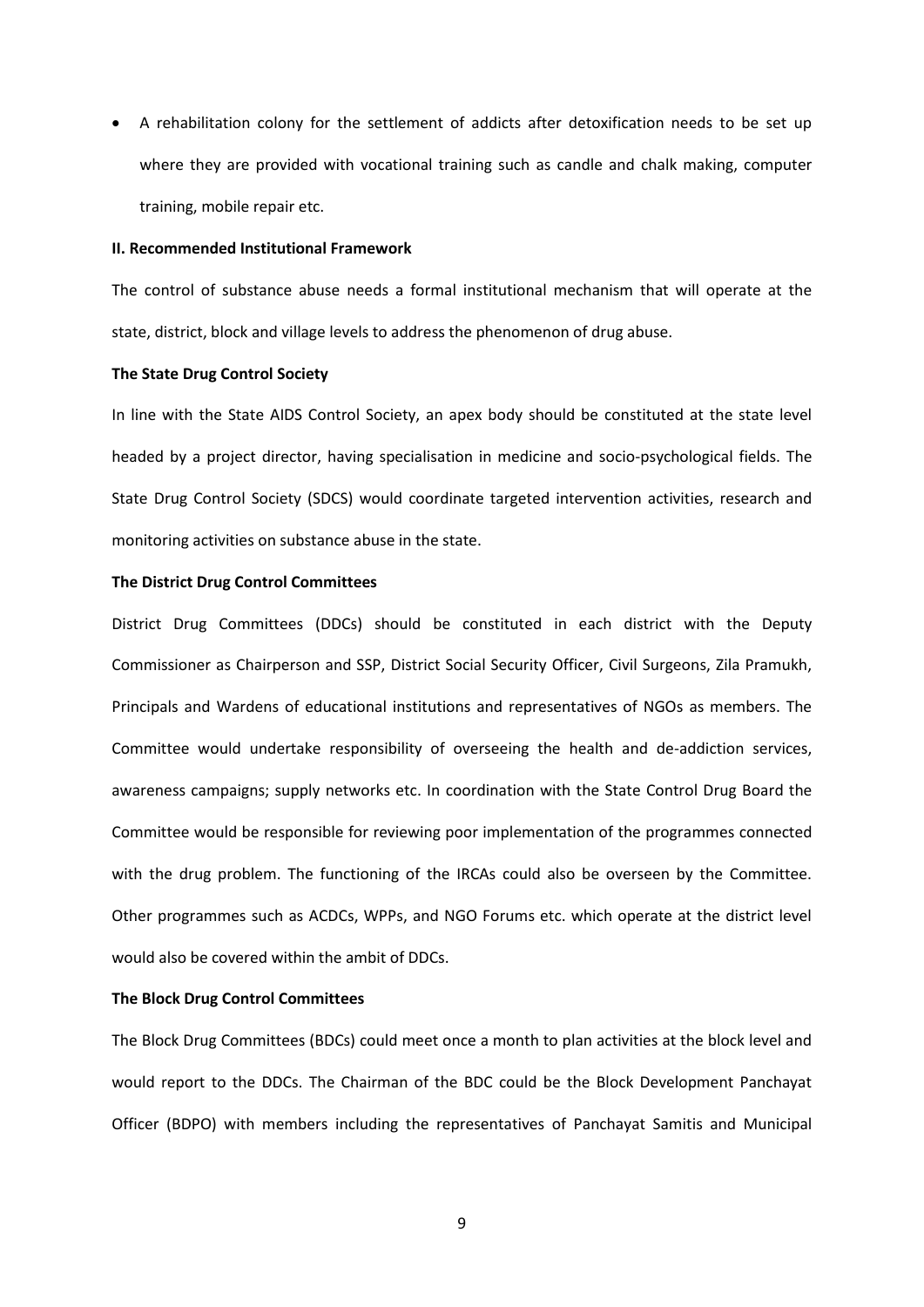institutions, Nehru Yuva Kendra Clubs, local NGOs, social organizations, senior police officials, medical officers serving in hospitals at the block level.

### **The Village Drug Control Committees**

The Village Drug Committees (VDCs) consisting of the Village Sarpanch, Patwari, Anganwardi workers, community influentials, police post in-charge, school principal be constituted to undertake activities that would curb addiction at the village level: The VDCs would report to the BDCs. Their major activities may include:

- Identify the addicts of the area, as well as the suspected drug suppliers
- To provide referral services to the addicts, organise awareness camps
- Motivate families and addicts to seek treatment and rehabilitation services
- Evaluate the performance of de-addiction centers and PHCs in the village

# **III. Reduction in Demand**

## **Promoting Prevention of Drug Abuse in Schools**

As is evident from the findings of the current study, the age of initiation into drugs is decreasing as more and more youngsters are abusing it. Other than family settings, schools act as agents of socialisation where the younger ones not only spend a considerable amount of time but are also susceptible to outside influences. Schools therefore can play an important role in preventing drug abuse as teachers often are the first to detect warning signs of possible drug problems such as poor school attendance or declining academic performance. Effective school programmes teach young people to resist drugs by developing skills – personal and social interaction, conflict resolution and assertiveness. In addition, these programmes can enhance awareness and resistance skills. Students learn to recognise social and peer influences on drug use.

Prevention efforts should begin early and continue through adolescence when the pressure to drink, smoke and use drugs greatly increases. Teachers can incorporate awareness on substance abuse through home assignments, conducting painting competitions and mobilising health workers such as the Anganwardi workers to address the students on the harmful effects of substance abuse etc.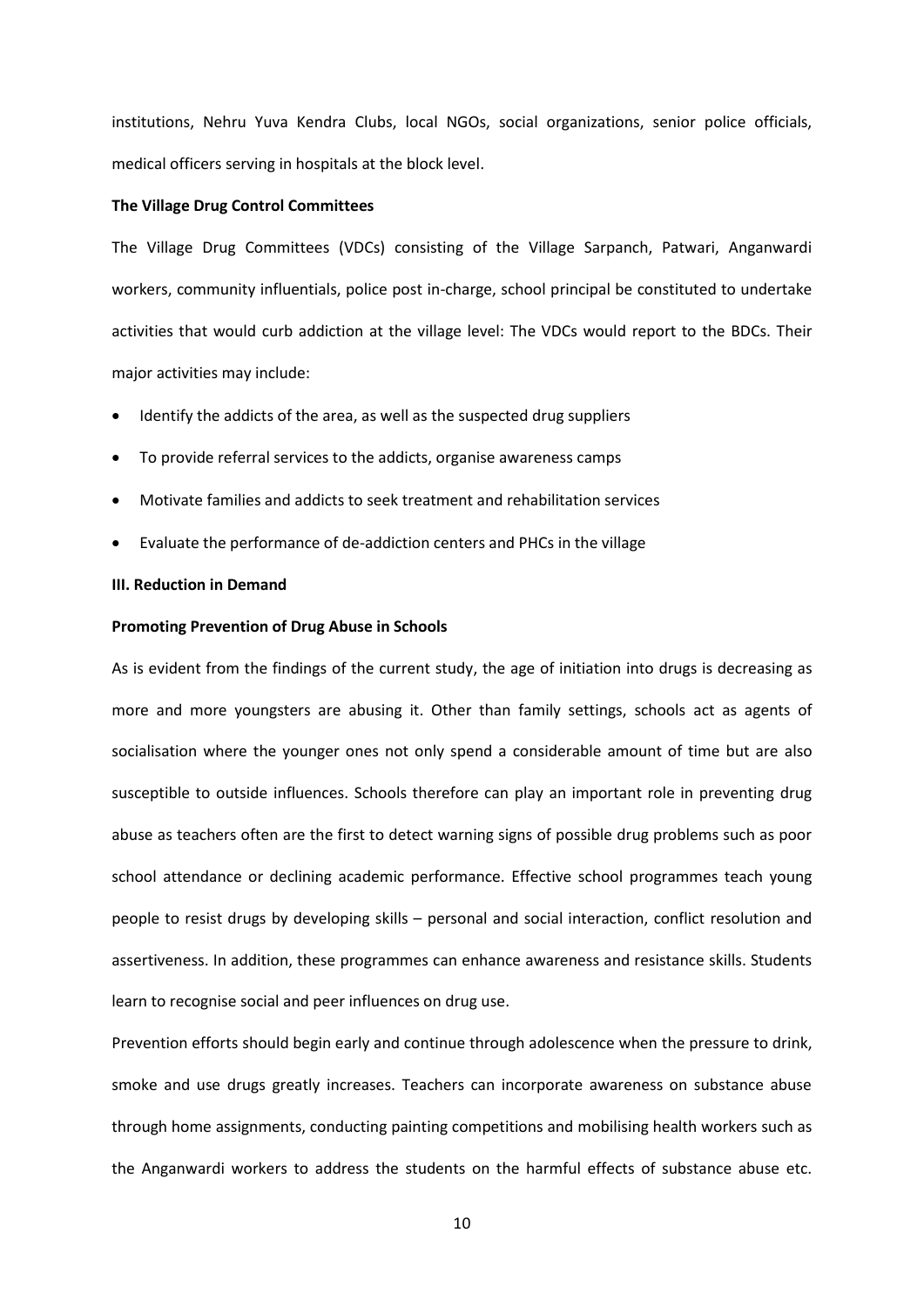Some space should also be provided in the syllabus about substance abuse at the primary school level so that students may be taught the effects of drugs right at the formative stage of their life.

#### **Elements of school based drug prevention programme**

- Help students recognise internal pressures like anxiety and stress and external pressures such as peer attitudes and media that influence them to use drugs
- Develop personal, social and refusal skills to resist these pressures
- Teach that using drugs is not the norm even though there are others doing it
- Provide appropriate material, including information about the short-term effects and longterm consequences of using drugs
- Use interactive teaching techniques such as role plays, discussions, brain storming and cooperative learning
- Involve the family and the community in awareness programmes

### **Reaching youths outside school**

An environment could be created which enables these young people to participate in activities that would help veer them away from drugs. **Recreational activities, youth clubs promoting rural sports are some of the ways in which young people can be kept occupied. Space can be allocated by the Village Panchayat to build a gym or sporting arena. One particular sport could be promoted among the youth of the village.** Nehru Yuva Kendra Sangathans (NYKSs) have instituted youth clubs at block levels and periodically organise sports activities such as wrestling and other rural sports in the villages with the help of young volunteers. These volunteers could also be trained as peer leaders to further disseminate information on drugs within the community.

### **Reaching High-Risk Groups**

Targeted prevention services can effectively reach people at high risk for drug problems who otherwise may be impervious to universal prevention efforts offered in schools and other community settings. These include children of substance abusers, IDUs, juvenile offenders, young labourers, slum dwellers etc. This group needs specialised awareness programmes. Family members could prove to be an effective source of awareness about the harmful effects of substance abuse.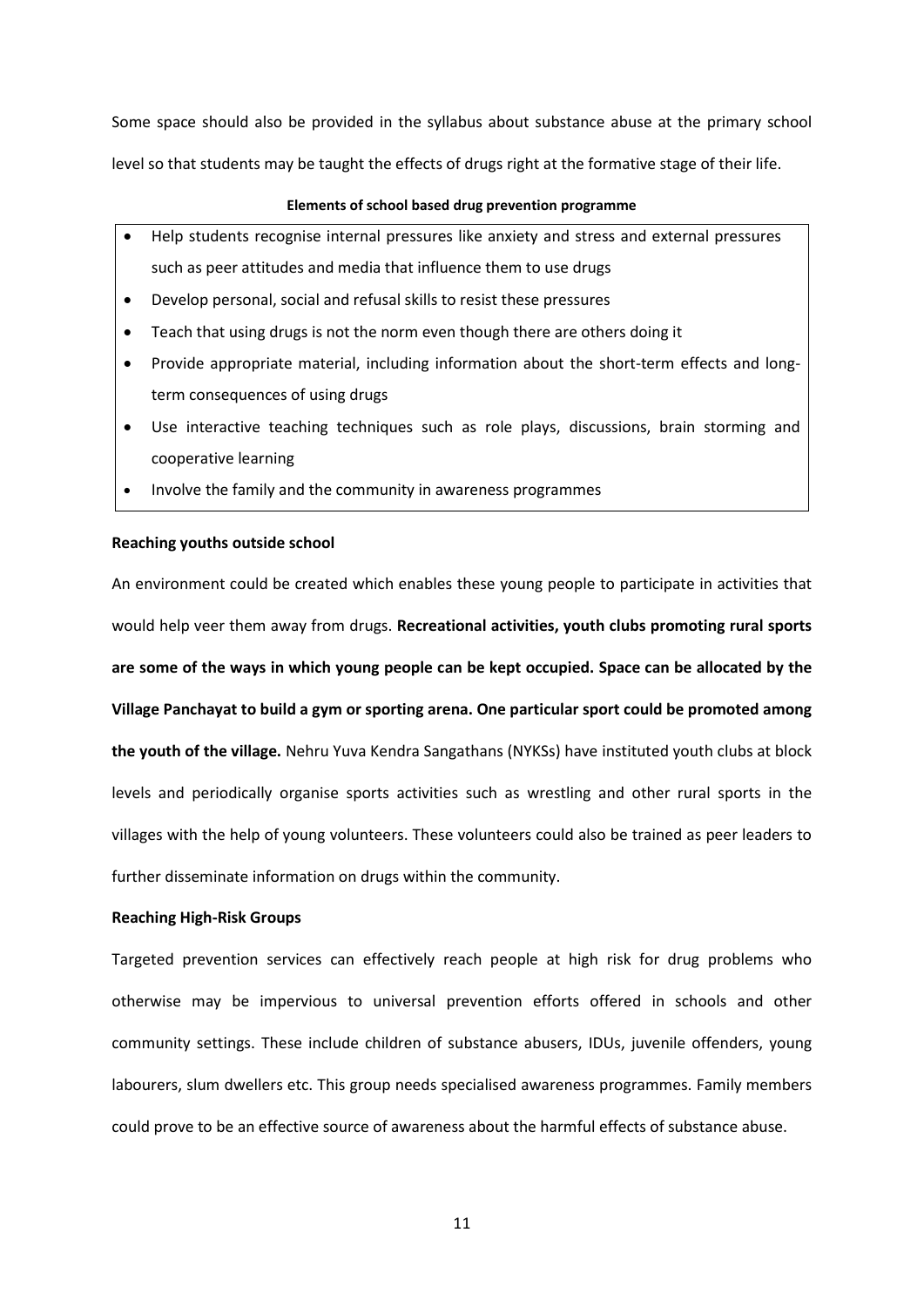### **ii) Community Approach and Not Political**

Creating awareness in the community about the ill-effects of substance abuse is essential from two view points. One, substance abuse being a social problem, can be best tackled by involving the community. This ensures support of the community leaders, opinion-makers, parents and teachers and also creates an environment forcing the authorities to take stringent measures for supply reduction. Two, it helps and contributes in checking the youth and adolescents from experimenting with substances.

### **IV. Reduction in Supply**

### **Sources of Supply of Drugs**

As is evident from the findings presented in Section VI, peddlers, chemists and RMPs have been identified as the major suppliers of drugs in the four border districts of Punjab. Also increasingly Punjab is turning into a hub of substance trafficking with the concerned border districts serving as not only transit routes but also becoming a major consumption point.

#### **V. Curative Approach**

# **i) Health Systems**

- Early detection of high risk individuals would be integral in catering to the health needs of the abusers.
- Given the addicts' level of awareness about detoxification or rehabilitation services especially in the villages, it is necessary to initiate programmes to reach drug abusers to assist them to get treatment. These may be prompted through the existing institutions such as Village Panchayats and Youth Clubs etc. who not only provide information and create awareness but also motivate abusers so that they avail themselves of treatment.
- Dovetailing health related programmes it may not be possible for the health system to initiate special clinics or health programmes for substance abusers but it may be possible to link the existing services or services started for other programmes (such as AIDS or for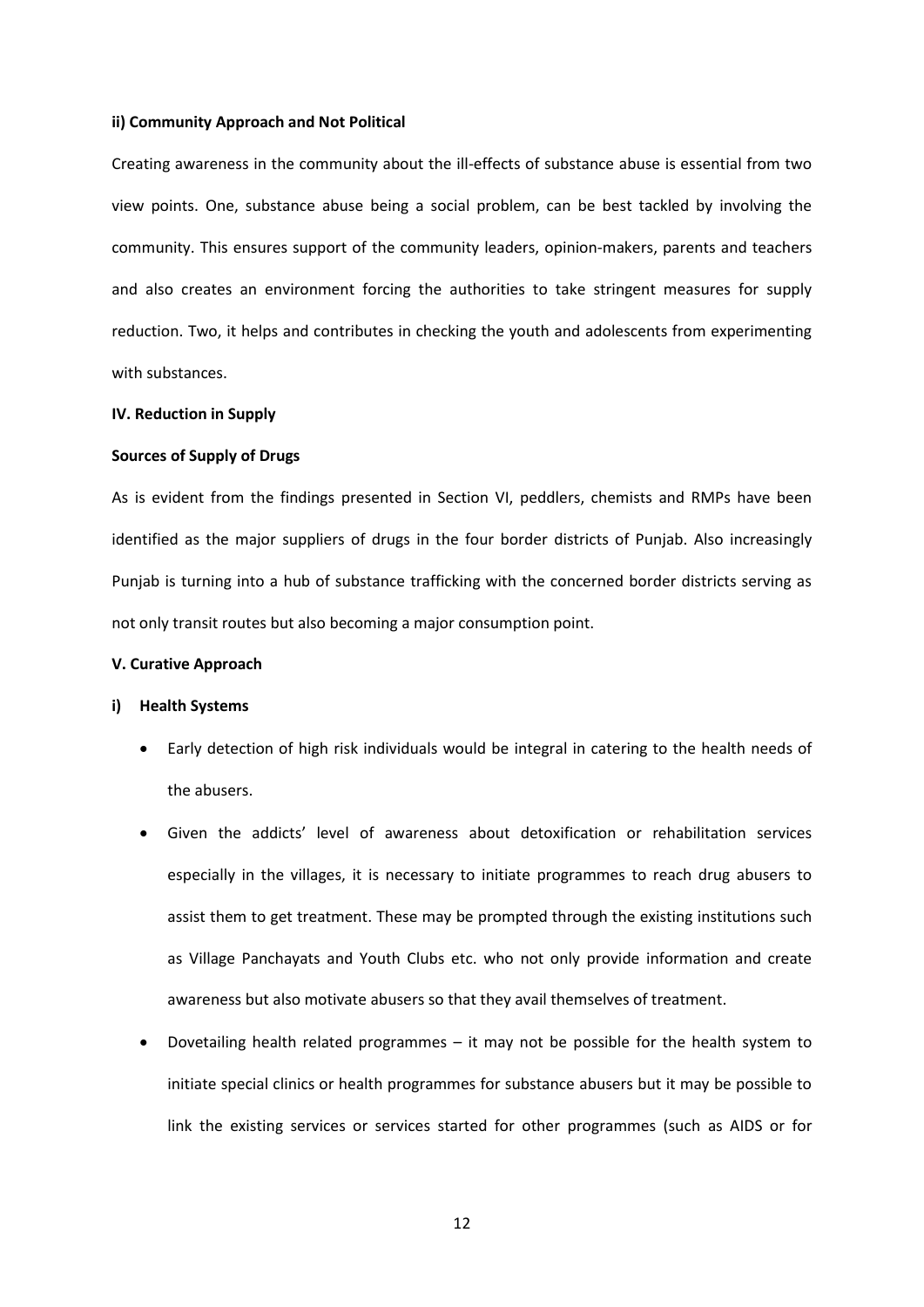Tuberculosis) to be made available to substance abusers. This may be particularly relevant to crisis centers and awareness campaigns launched to check the spread of AIDS.

### **ii) Treatment Measures: De-addiction and Rehabilitation Centers**

- Establishing drug de-addiction centers across all districts of Punjab. This could be done under the supervision of civil surgeons to provide free and better medical treatment. These centers could also be opened at places where there exists a density of work-force, migrant workers, labourers and student population. There is also a need to set up a co-ordination mechanism to oversee the functioning of the various de-addiction centers.
- Provision of required facilities to the de-addiction centers in terms of man power, instruments, medicine and infrastructure. Setting up of help lines accompanied by active back-up by mental health specialists and socio-psychologists would ensure efficiency.
- Encourage community initiatives like community based rehabilitation centers.
- Development of proper referral systems so that the rural population knows where to avail of services of drug relief.
- Establish vocational courses in the de-addiction centers as part of the rehabilitation process.
- Effective coordination among various support providers such as panchayats, municipalities, social workers, hospitals or health centers, police etc. to restore normal functioning among the abused.

### **iii) Law Enforcement Agencies**

Addicts in order to afford substances often commit illegal activities. These could include offences like the possession or sale of illicit drugs, commit crimes to obtain money to buy substances, driving under the influence of alcohol/drugs, child abuse, domestic violence etc. In these circumstances police personnel become an important cog in the wheel.

### **Community Policing**

Community policing involves police officers and private citizens working together to reduce substance abuse related crimes and restore community cohesion. By working with community